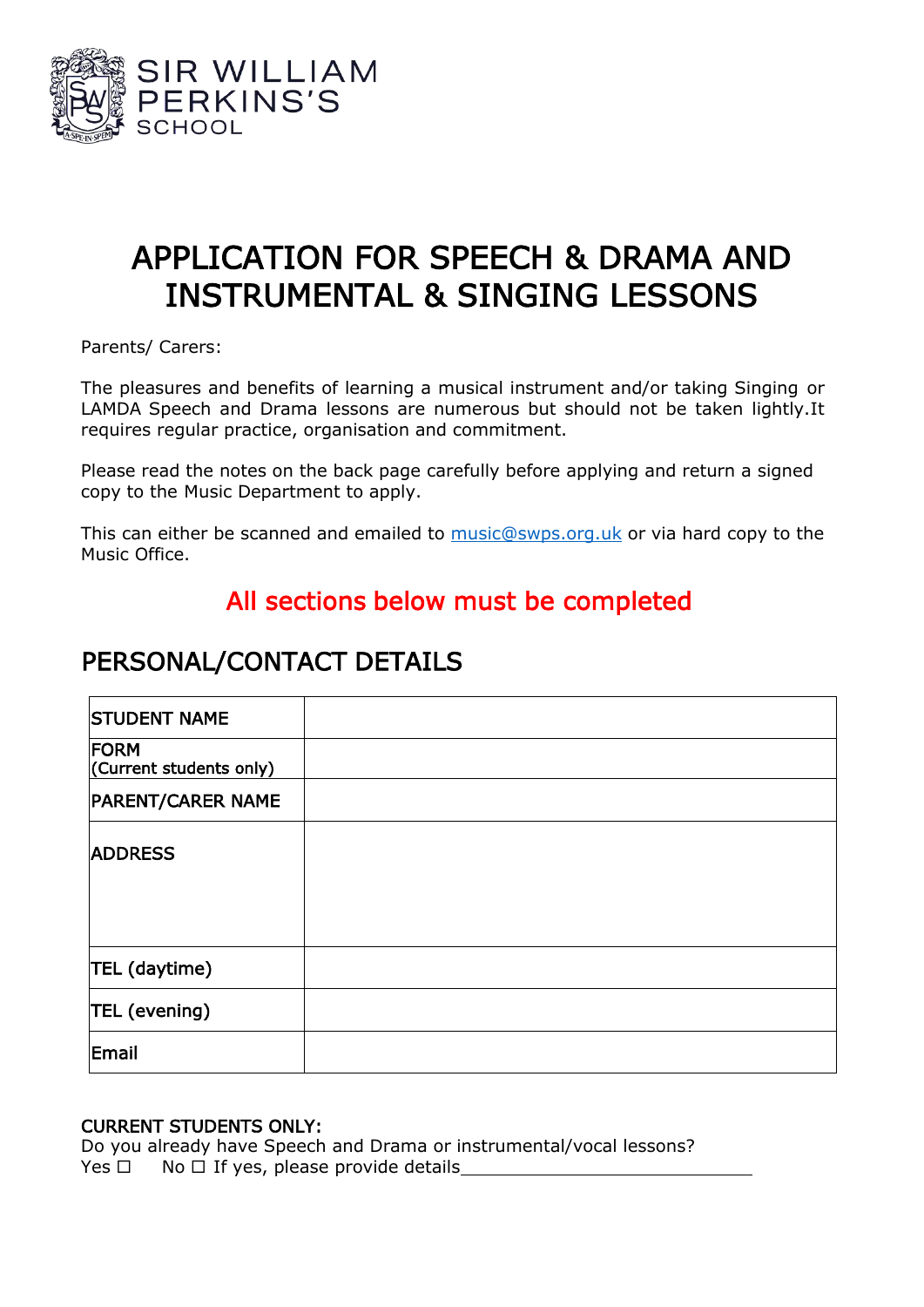## PLEASE TICK AND COMPLETE EITHER OPTION A or B:

A. My child wishes to take only ONE performing arts lesson and would like to take lessons in:

|    | <b>SPEECH &amp; DRAMA</b><br>Please go straight to section C                                                                                           | ΙI                                    |        |
|----|--------------------------------------------------------------------------------------------------------------------------------------------------------|---------------------------------------|--------|
|    | <b>MUSIC</b><br>and would like music lessons in                                                                                                        | □                                     |        |
|    | please state which instrument/vocal<br>Please go straight to section D                                                                                 |                                       |        |
| В. | My child wishes to take TWO performing arts lessons                                                                                                    | П                                     |        |
|    | Please complete either Option One or Option Two                                                                                                        |                                       |        |
|    | Preferred First Choice Option:                                                                                                                         | П                                     |        |
|    | My child wishes to take lessons in Music as first choice                                                                                               | please state which instrument/singing |        |
|    | And if possible, would also like Speech & Drama lessons as second choice                                                                               |                                       |        |
|    | My child wishes to take lessons in Speech & Drama as first choice                                                                                      |                                       | $\Box$ |
|    | And if possible, would also like music lessons in<br>please state which instrument/singing                                                             |                                       |        |
| ЭR | I understand that my child may only miss one academic lesson per week and that<br>the first choice, therefore, will be arranged on a rotational basis. |                                       |        |
|    | <b>Option Two</b>                                                                                                                                      |                                       |        |
|    | My child would like two music lessons                                                                                                                  |                                       |        |
|    | The first choice is lessons in<br>please state which instrument/singing                                                                                |                                       |        |
|    | and second choice is in ___________<br>please state which instrument/singing                                                                           |                                       |        |
|    | I understand that my child may only miss one academic lesson per week and that<br>the first choice, therefore, will be arranged on a rotational basis. |                                       |        |

OR

Please complete the following section(s)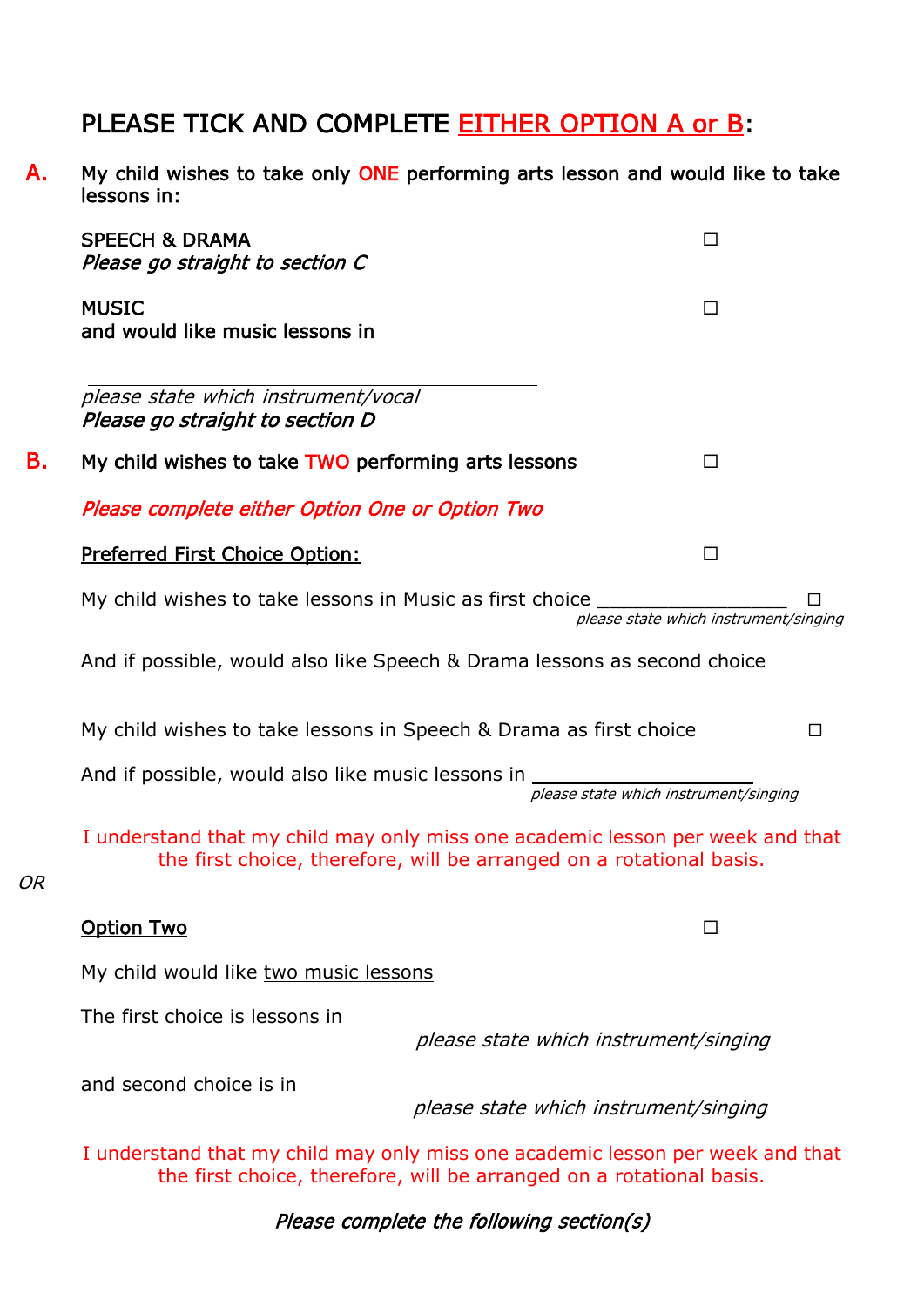### DRAMA APPLICANTS

Please give details, if any, of Speech/Drama examinations to date

| <b>LAMDA</b>      |  |
|-------------------|--|
| <b>ESB</b>        |  |
| GUILDHALL/TRINITY |  |
| <b>OTHER</b>      |  |

Please indicate if your child would like Individual or Paired lessons

| Individual Lesson     |  |
|-----------------------|--|
| <b>Paired Lessons</b> |  |

 Please indicate if your child would like take Acting Syllabus or Communication Syllabus Acting Syllabus Communication Syllabus

<https://www.lamda.ac.uk/lamda-exams/our-exams>

### D. MUSIC/VOCAL APPLICANTS

#### INSTRUMENT (Includes voice) 1:

| Does your child currently learn this instrument? |  |
|--------------------------------------------------|--|
| Will you need to hire an instrument?             |  |
| Name of current teacher?                         |  |
| How long has your child been learning this       |  |
| instrument?                                      |  |
| What was the last grade taken and the result?    |  |

### INSTRUMENT (Includes voice) 2:

| Does your child currently learn this instrument? |  |
|--------------------------------------------------|--|
| Will you need to hire an instrument?             |  |
| Name of current teacher?                         |  |
| How long has your child been learning this       |  |
| instrument?                                      |  |
| What was the last grade taken and the result?    |  |

Theory / Aural lessons are also offered as a fixed lesson either at lunchtimes or after school.

Theory/Aural lessons are not a requirement until Grade 4 is attained in instrument/singing.

Theory/Aural Groups (please tick which group your child wishes to join)

| Beginner's theory                                |  |
|--------------------------------------------------|--|
| Grade 5 theory (needed for Grade $6+$ practical) |  |
| Aural practice                                   |  |